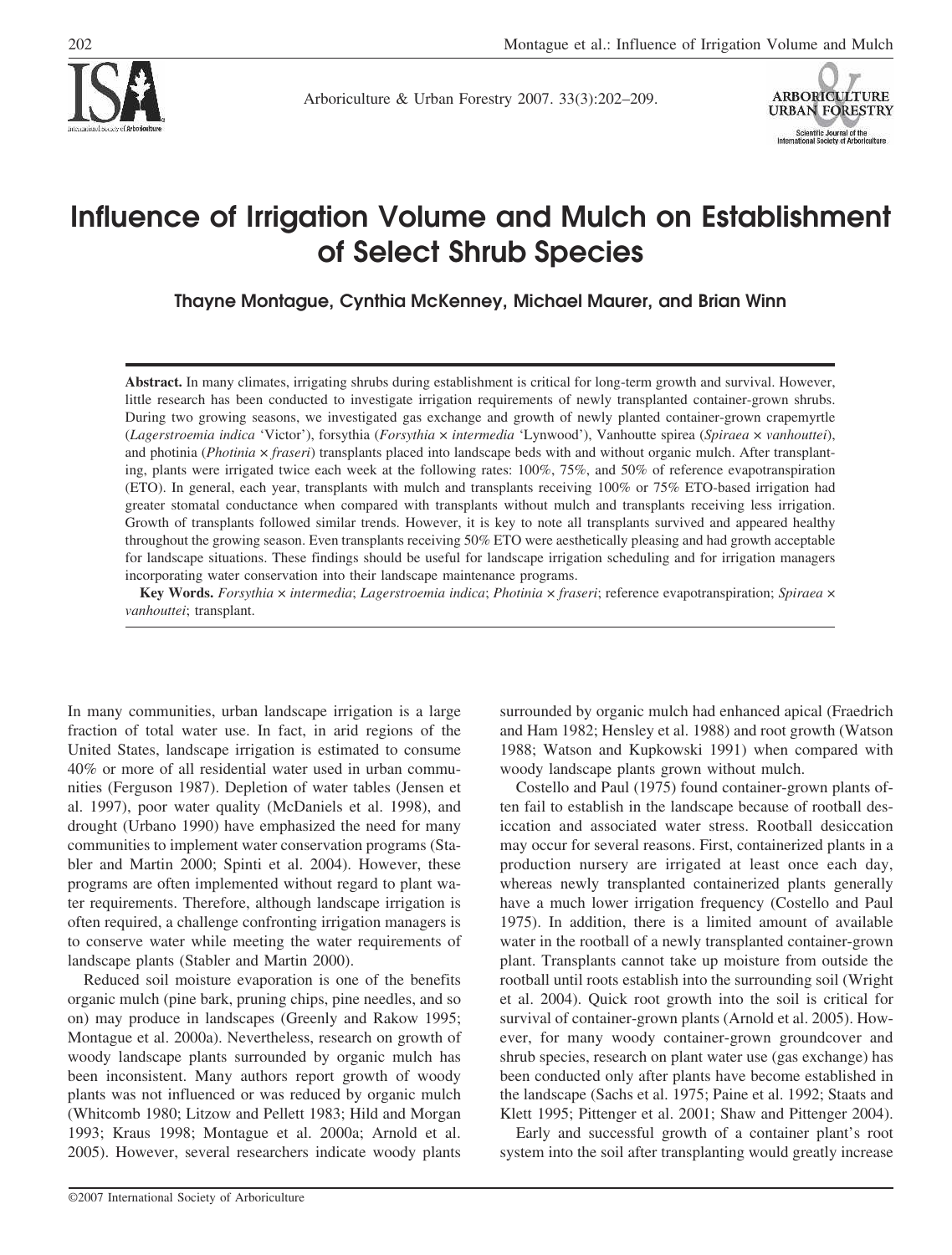survivability and establishment (Kraus 1998). However, environmental factors can increase plant stress and delay establishment of woody plants in landscapes (Montague et al. 2000b). Little information is available on whether organic mulch influences gas exchange and establishment of newly transplanted containerized shrub species. In addition, information is lacking on the amount of water required to establish container-grown woody shrub species in landscapes. Therefore, this research was conducted to document plant gas exchange and growth of four container-grown shrub species exposed to three irrigation levels and soil surfaces covered with organic mulch or left bare.

### **MATERIALS AND METHODS**

Research was conducted in field plots over two growing seasons (2001 and 2002) at the Texas A&M research and Extension Center in Dallas, Texas, U.S. Each year, nine landscape plots were used. Each whole plot  $(3 \text{ m} \times 4 \text{ m})$  [9.9 ft  $\times$ 13.2 ft) was constructed with timber frames (10 cm  $\times$  10 cm  $\times$  3 m [4 in  $\times$  4 in  $\times$  9.9 ft]) around each plot. Using corrugated sheet fiberglass (buried 30 cm [12 in]) below soil level and raised 30 cm [12 in] above soil level), each plot was further divided in half into two subplots (forming 18 subplots). Soil consisted of an Austin silty clay (fine-silty, carbonatic, thermic Udorthentic Haplustolls). Drip irrigation (model R17-35B030; Netafim Inc., Fresno, CA) was installed on a 30 cm (12 in) grid inside each plot. Irrigation tubing was equipped with one 3.8 L/h<sup>-1</sup> (1 gal/h<sup>-1</sup>) pressurecompensating emitter every 30 cm (12 in). Each whole plot was fitted with one flow meter (model Bermadon MTA; Bermad Inc., Anaheim, CA) and a 138 kPa (20 psi) pressure regulator (model PMR 20 MF; Senninger Irrigation, Inc., Orlando, FL). An automated weather station (Model Metdata1; Campbell Scientific, Inc., Logan, UT) located on the experiment site was used to monitor weather conditions. Data received from this weather station were used to calculate weekly cool-season grass reference evapotranspiration (ETO). Grass reference ETO was calculated using ETO calculation software (Allen 2000). Irrigation to each plot was applied twice each week at three rates: 100% ETO (high), 75% ETO (medium), and 50% ETO (low) replacement rates (based on total ETO [mm] for the previous 3 or 4 days and plot area [m<sup>2</sup>]. Before irrigation calculations, daily precipitation depth was subtracted from total ETO.

Mid-May 2001 and 2002, three uniform plants of four different woody shrub species commonly grown in the region were planted in each plot. All plants were selected from a local nursery and were grown in 3.8 L (1 gal) containers. Species included crapemyrtle (*Lagerstroemia indica* 'Victor'), forsythia (*Forsythia* × *intermedia* 'Lynwood'), photinia (*Photinia* × *fraseri*), and Vanhoutte spirea (*Spiraea* × *vanhouttei*). Shrubs were planted in rows (three plants of the same species in each row and four rows in each plot) 60 cm

(24 in) apart. Within each subplot, species were randomly assigned to each row. After planting, 10 cm (4 in) of cypress bark mulch (shredded, 7.6 to 10 cm [3 to 4 in] long) was placed on one randomly selected subplot of each whole plot. Mulch was maintained at this height throughout the experiment and weeds that appeared after planting were removed by hand. Throughout the experiment, pruning was not performed and fertilizer was not applied.

Throughout each growing season, midday stomatal conductance (GS) was measured each week. Measurements were taken twice each week (two species each day) on the same day but before application of irrigation. Midday GS was measured on three recently mature full sun leaves from two randomly selected plants of each species within each subplot. Midday GS measurements began at 1200 P.M. each day. Midday GS was measured with a steady-state porometer (Model 1600; LI-COR Inc., Lincoln, NE). Midday GS measurements began with the random selection of one subplot. Measurements were made on two species within the selected subplot and then another subplot was randomly selected. Midday GS concluded each day around 230 P.M. At the conclusion of each year's experiment (1 October), each plant was carefully uprooted and prepared for dry mass analysis. Soil was washed from roots and when clean of soil particles, roots and shoots of each plant were placed in separate paper bags and placed in a drying room. Plant material was dried at 70°C (158°F) for 1 week and weighed.

Each species was treated as a separate experiment (Arnold et al. 2005); therefore, species comparisons were not statistically analyzed. Midday GS and growth data of each species were subjected to analysis of variance appropriate for a split plot design (large plot  $=$  whole plot, mulch treatment  $=$  split plot) arranged in completely randomized blocks with three irrigation levels and two mulch treatments for each species. Therefore, there were three blocks and each block contained three plants of each species/irrigation/mulch combination (nine plants for each species/irrigation/mulch treatment). Data were analyzed using the general linear models procedures in the SAS System for Windows (release 8.01; SAS Institute, Inc., Cary, NC). For each species, there were no irrigation/mulch treatment interactions. Therefore, only main effect data are presented. Midday GS for each species/ irrigation treatment combination was taken as the mean of 18 measurements and midday GS for each species/mulch treatment combination was taken as the mean of 27 measurements. Midday GS data were plotted against weeks after transplanting (WAT). For growth data, if significant differences were found, means were separated by Fisher's least significance difference procedure ( $P \leq 0.05$ ). Daily midday GS and shoot and root mass data from each season produced similar results. Therefore, only data from the 2001 growing season are presented.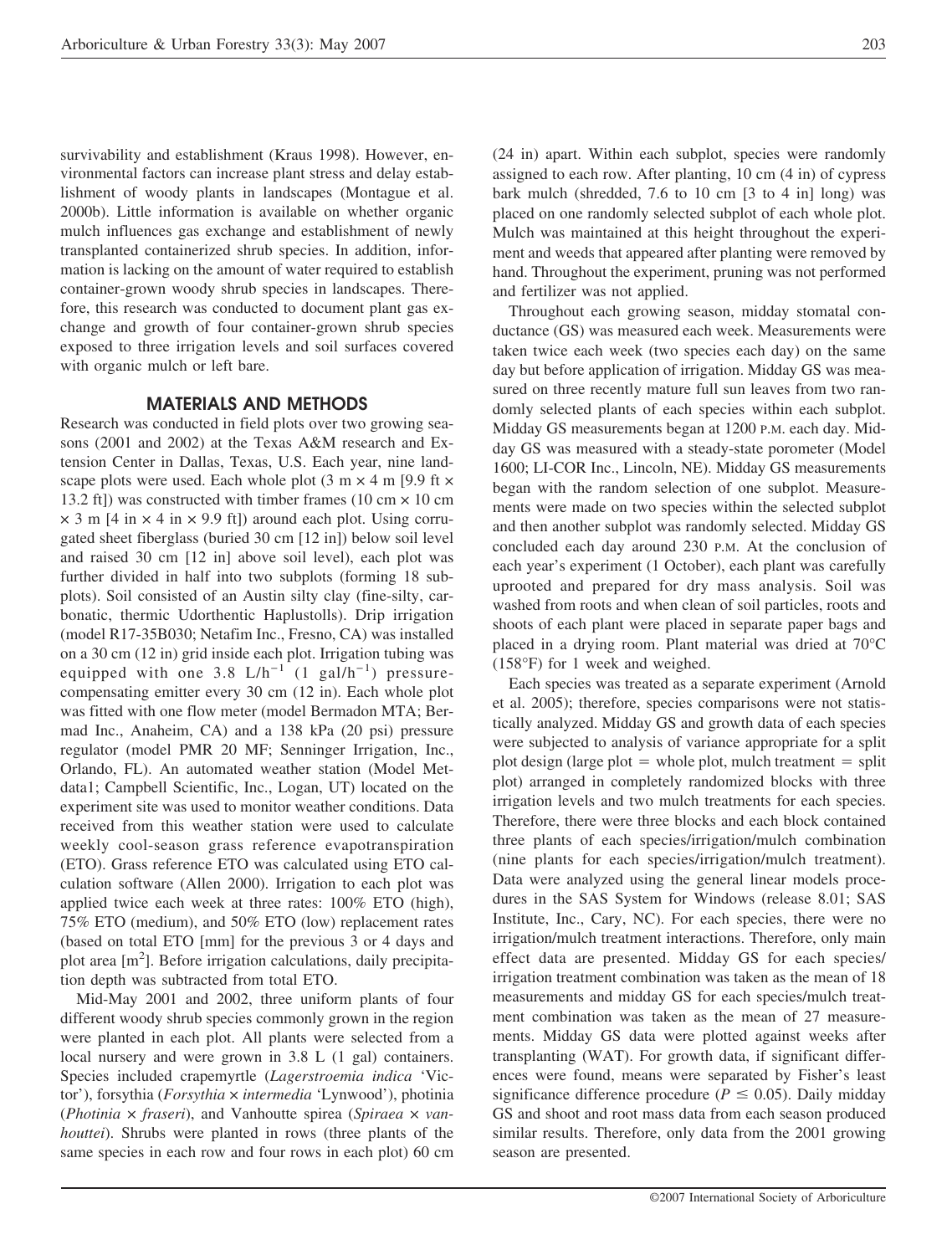# **RESULTS**

Climatic data for the growing period were typical for summer days in Central Texas. For the experimental period, average daily maximum temperature was 32.1°C (89.8°F) and total precipitation was 26.3 cm (10.5 in) (Figure 1). For the experiment period, average daily wind speed was  $3.1 \text{ m/s}^{-1}$  (6.3) mph), average daily total shortwave irradiance was 19.6 MJ/ m<sup>-2</sup>, and relative humidity (RH) was variable (minimum daily RH ranged from 92% to 14%) (data not presented). Because of these climatic variables, total daily ETO ranged from 1.2 to 9.5 mm<sup>-day</sup> (0.05 to 0.38 in<sup>-day</sup>), and average ETO for the experiment period was 5.8 mm<sup>-day</sup> (0.23 in<sup>-day</sup>) (Figure 1). Irrigation totals for each plot were 6,875 L (1788 gal), 5,156 L (1341 gal), and 3,438 L (894 gal) for high, medium, and low irrigation treatments, respectively.

Throughout the growing season, all transplants survived and appeared healthy. After transplanting, midday GS for all

transplants was low (near 20 mmol/m<sup>-2</sup>/s<sup>-1</sup>) but gradually increased until WAT 8, when GS for each species was generally the greatest (Figures 2–5). However, after WAT 8, GS for each species generally declined. Late in the growing season for crapemyrtle transplants, midday GS was influenced by irrigation level and mulch (Figure 2). Greater midday GS was generally found on transplants receiving high and medium irrigation treatments and transplants with mulch (Figure 2). Data also indicate irrigation level and mulch influenced crapemyrtle root and shoot mass. Plants with mulch and plants receiving medium and high irrigation treatments had greater mass when compared with plants receiving the low irrigation treatment (Figure 2). Throughout the growing season, midday GS of spirea transplants was influenced by irrigation treatments and mulch in a similar manner as crapemyrtle (Figure 3). For spirea transplants, growth data indicate greater irrigation levels and mulch increased root and shoot



**Figure 1. (A) Maximum daily air temperature, (B) total daily precipitation, and (C) total daily evapotranspiration (ETO) for Dallas, Texas, U.S. during the 2001 growing season (1 May through 30 September).**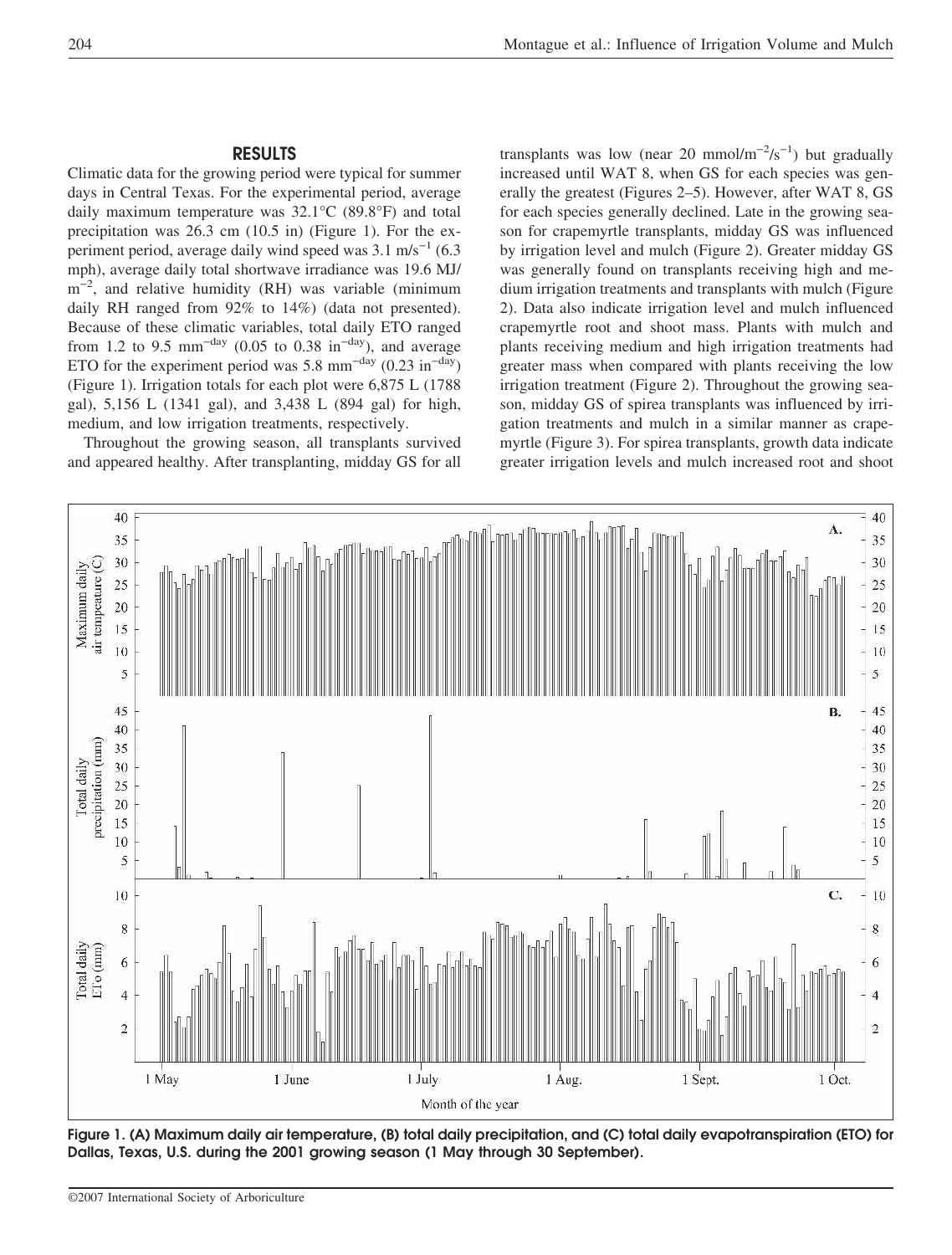**Figure 2. Effect of irrigation volume and mulch on (A) stomatal conductance and (B) growth of containerized crapemyrtle (***Lagerstroemia indica* **'Victor') transplants grown in Dallas, Texas, during 2001. Asterisks or plus signs (A) indicate treatment effects at the 1%, 5%, or 10% level by F test for irrigation volume and mulch, respectively (each point is the mean of 18 [irrigation treatment] or 27 [mulch treatment] measurements). Different letters (B) indicate effect of irrigation volume or mulch on plant growth (least significant difference,** *P* ≤ **0.05).**

mass (Figure 3). Forsythia transplants receiving greater irrigation generally had greater midday GS than transplants at the low irrigation level (Figure 4). Forsythia transplants also appear to be very responsive to mulch. Midday GS of forsythia transplants was influenced more frequently by mulch than any other species. Shoot and root mass of forsythia transplants was greatest for plants that received the high irrigation treatment and were surrounded by mulch (Figure 4). From WAT 7, photinia transplants with high irrigation generally had greater midday GS when compared with photinia transplants receiving medium or low irrigation treatments (Figure 5). However, mulch influenced midday GS of photinia transplants on only two occasions (WAT 7 and 8). Differences in shoot mass indicate photinia transplants with medium and high irrigation had greater mass when compared with transplants with low irrigation (Figure 5). Root mass



data indicate photinia transplants under medium irrigation had greater root mass than transplants grown under high or low irrigation. Mulch did not influence shoot or root mass of photinia transplants (Figure 5).

#### **DISCUSSION**

Benefits of organic mulch in landscapes are well documented. Organic mulches moderate soil temperature (Montague et al. 2000a), increase soil moisture (Litzow and Pellett 1983), reduce weed competition (Greenly and Rakow 1995), and have a positive influence on growth for many tree species (Fraedrich and Ham 1982; Watson 1988; Watson and Kupkowski 1991; Greenly and Rakow 1995; Kraus 1998). However, until now, limited research investigating the positive influence organic mulch has on shrub establishment in landscape situations has been conducted. Previously, Hild and



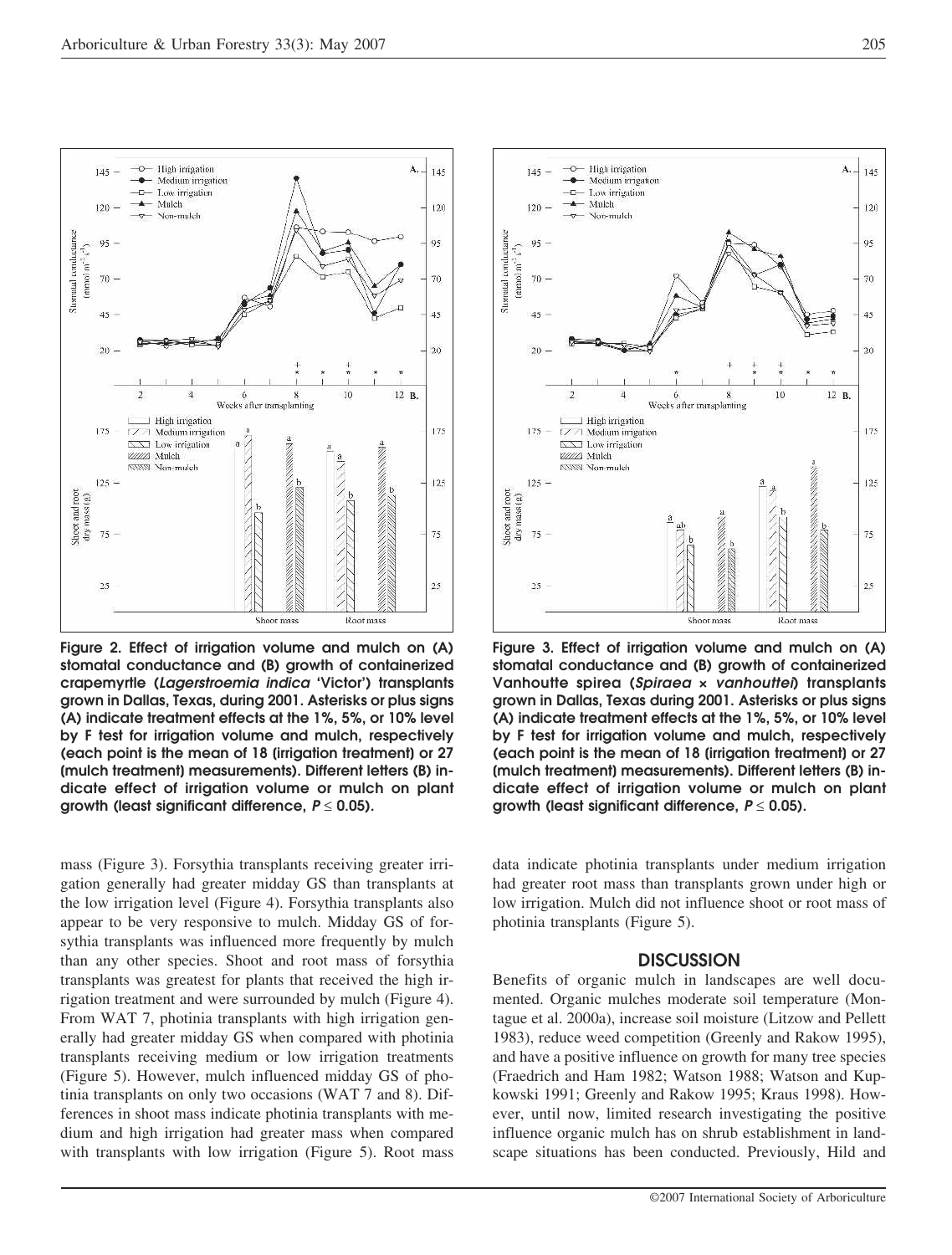$\circ$ 

 $\overline{a}$ 

 $\overline{2}$ 

 $145$ 

 $120$ 

 $95$ 

70

 $45$ 

 $20$ 

175

 $125 -$ 

75

 $25$ 

Shoot and root<br> $dry$  mass  $(g)$ 

Stornatal conductance

 $(mmod m<sup>-1</sup> s<sup>-1</sup>)$ 

High irrigation

- Medium irrigation

Non-mulch

 $\overline{4}$ 

I High irrigation

[ZZ] Medium irrigation

 $\overline{\triangle}$  Low irrigation

**NXXX** Non-mulch

W///2 Mulch

 $-D-$  Low irrigati  $-$  Mulch

 $\mathbf{A}$ .

 $145$ 

 $120$ 

95

70

 $45$ 

20

175

 $125$ 

75

 $25$ 

12 B.

 $10$ 

Root mass

 $\overline{\mathbf{8}}$ 

**CELERATION SERVICE** 

 $\ddot{\mathbf{6}}$ Weeks after transplanting

**Figure 4. Effect of irrigation volume and mulch on (A) stomatal conductance and (B) growth of containerized forsythia (***Forsythia* **×** *intermedia* **'Lynwood') transplants grown in Dallas, Texas, during 2001. Asterisks or plus signs (A) indicate treatment effects at the 1%, 5%, or 10% level by F test for irrigation volume and mulch, respectively (each point is the mean of 18 [irrigation treatment] or 27 [mulch treatment] measurements). Different letters (B) indicate effect of irrigation volume or mulch on plant growth (least significant difference,** *P* ≤ **0.05).**

Shoot mass

Morgan (1993) investigated effects of two organic mulch (pine bark nuggets) depths (7.5 cm and 15 cm [3 in and 6 in]) on crown growth of five southwestern shrub species [cliffrose (*Cowania mexicana*), curlleaf mahogany (*Cercocarpus ledifolius*), desert olive (*Forestiera neomexicana*), Apache plume (*Fallugia parodoxa*), and winterfat (*Ceratoides lanata*)] planted in a semiarid climate (Lubbock, TX). They report mulch treatments did not influence plant growth and suggest species native to semiarid regions may not benefit from mulch when placed in irrigated landscapes. Also in a semiarid climate (Northern Utah), Montague et al. (1998) found pine bark mulch (10 cm [4 in]) created adverse environmental conditions (increased sensible heat flux, lower RH, greater evaporative demand) near the mulch surface when compared with environmental conditions near the surface of wellwatered Kentucky bluegrass (*Poa pratensis*) turf. As a result



**Figure 5. Effect of irrigation volume and mulch on (A) stomatal conductance and (B) growth of containerized photinia (***Photinia* **×** *fraseri***) transplants grown in Dallas, Texas, during 2001. Asterisks or plus signs (A) indicate treatment effects at the 1%, 5%, or 10% level by F test for irrigation volume and mulch, respectively (each point is the mean of 18 [irrigation treatment] or 27 [mulch treatment] measurements). Different letters (B) indicate effect of irrigation volume or mulch on plant growth (least significant difference,** *P* ≤ **0.05).**

of adverse growing conditions over the mulch surface, containerized shrubs of skunkbush sumac (*Rhus trilobata*) had lower GS, water loss, and photosynthetic rate when compared with shrubs grown over turf.

In the current study, we found greater gas exchange and growth for plants grown over mulch when compared with plants grown over bare soil. Zajicek and Heilman (1991) investigated gas exchange of several containerized crapemyrtle cultivars grown over organic mulch, bare soil, and turf in a similar climate (College Station, TX) as our study. They report shrubs grown over 8 cm (3.2 in) of pine bark mulch had greater water loss when compared with plants grown over turf and bare soil surfaces. Climatic factors have a significant influence on plant gas exchange and growth (Montague et al. 2000a). Evaporative demand placed on plants is largely a factor of RH, air temperature, and leaf temperature (Jones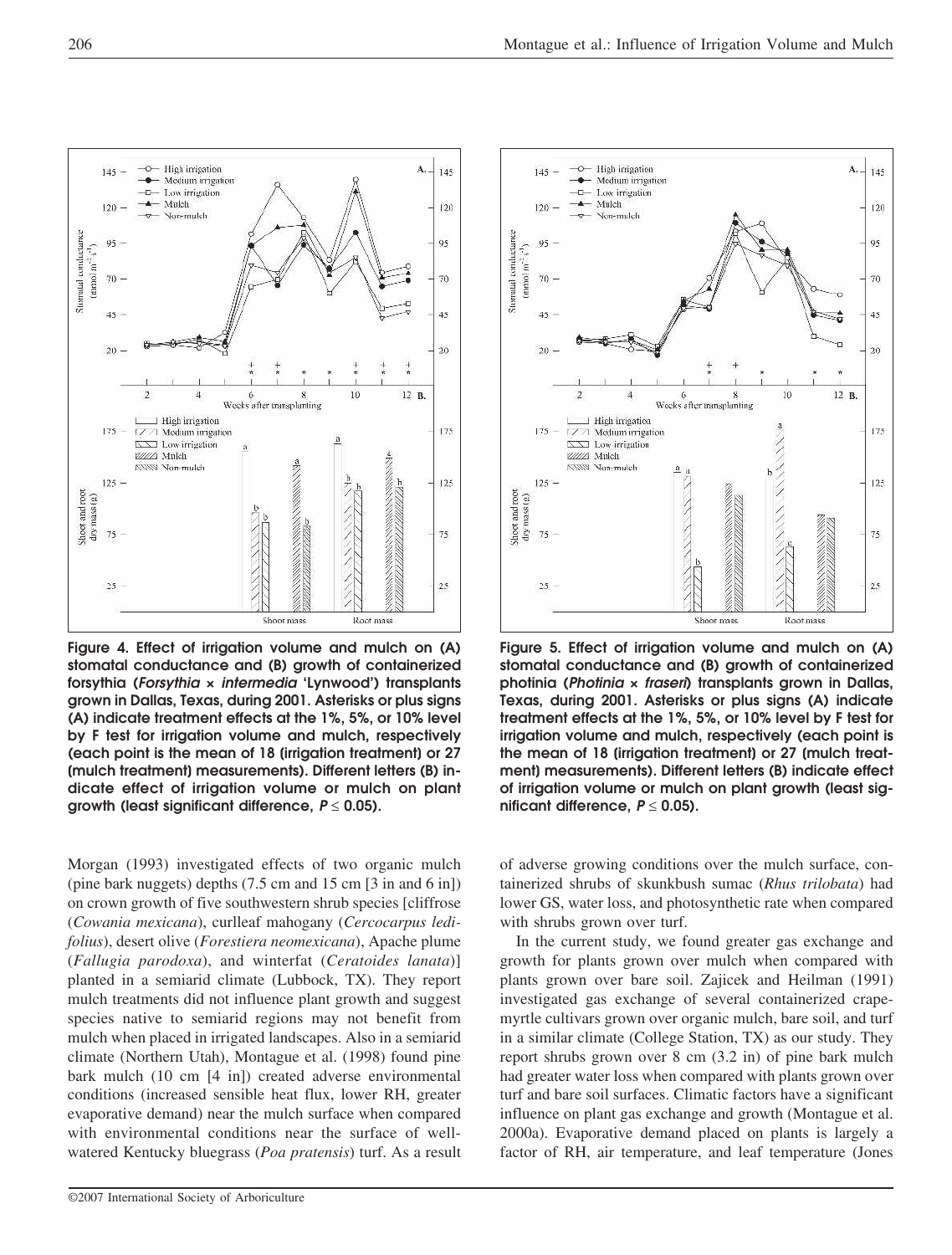1992). If RH is low (like in a semiarid climate), there is greater evaporative demand and many species respond by partial stomatal closure (Montague et al. 1998), which decreases GS, water loss, and photosynthetic rate. In climates with increased RH, evaporative demand placed on plants is generally less when compared with evaporative demand placed on plants in arid or semiarid climates (Montague et al. 1998, 2000a). Therefore, plants in our study (in a climate with high RH) were likely subjected to lower evaporative demand throughout the day. This response in combination with benefits of organic mulch (increased soil moisture, moderate soil temperatures, and so on) likely allowed plants over mulch to have greater GS, water loss, photosynthetic rate (Hinckley et al. 1978), and growth when compared with plants grown without the benefits of organic mulch.

Water requirements of landscape plants have been estimated over several years and by various methods (Sachs et al. 1975; Paine et al. 1992; Montague et al. 2004; Shaw and Pittenger 2004). Montague et al. (2004) found total daily ETO taken over an extended period of time to be a limited but valuable tool to estimate water needs of recently transplanted tree species. This appears true for plant species used in this study. We found shrubs irrigated at 75% ETO produced gas exchange and growth generally similar to shrubs irrigated at the 100% ETO level (Figures 2–5). Of species tested, only forsythia transplants irrigated at the 100% ETO level had greater gas exchange and growth when compared with transplants irrigated at the 75% ETO level (Figure 4).

Lockett et al. (2002) reports several ornamental species previously established in the landscape [pink evening primrose (*Oenothera speciosa*), prairie verbena (*Verbena bipinnatifida*), red yucca (*Hesperaloe parviflora*), ceniza (*Leucophyllum frutescens*), and ruellia (*Ruellia nudiflora*)] irrigated over the growing season at 60% ETO had acceptable appearance and growth. Shaw and Pittenger (2004) investigated aesthetic quality of 30 ornamental species (also previously established in the landscape) planted into landscapes and irrigated at three irrigation levels (36%, 18%, and 0.0% ETO). They found many of the species performed well (high aesthetic quality) at the 36% and 18% ETO irrigation levels. Although not statistically analyzed, we found after one growing season all plants (regardless of species, irrigation level, or mulch treatment) had aesthetic qualities that would likely be acceptable in landscape situations (Lockett et al. 2002).

#### **CONCLUSIONS**

Planting containerized crapemyrtle, spirea, and photinia plants in landscape beds with mulch and irrigating at the 75% ETO irrigation level produced similar gas exchange and growth as transplants grown with mulch and irrigated at the 100% ETO irrigation level. However, during the growing season, irrigation at the medium rate conserved over 1,700 L (450 gal) of water. Compared with the high irrigation rate,

forsythia transplants had lower gas exchange and growth at the low irrigation rate. In general, planting with mulch appeared to increase gas exchange and growth of all transplants. Although all transplants performed well at greater irrigation rates, we found using organic mulch and irrigating during the initial growing season at 50% ETO produced plants with acceptable growth and aesthetics for landscape situations. These findings should be useful for landscape irrigation scheduling and for incorporating water conservation into landscape maintenance programs.

**Acknowledgments.** Support for this project was provided in part by a grant from the College of Agricultural Sciences and Natural Resources, Texas Tech University. Manuscript No. T-4-577 of the College of Agricultural Sciences and Natural Resources. Mention of a trademark, proprietary product, or vendor does not constitute a guarantee or warranty of the product by the author or Texas Tech University and does not imply its approval to the exclusion of other products or vendors that also may be suitable.

#### **LITERATURE CITED**

- Allen, R.G. 2000. REF-ET: Reference evapotranspiration calculation software. Windows Version 2.01.17. Department of Biological and Agricultural Engineering, University of Idaho, Moscow.
- Arnold, M.A., G.V. McDonald, and D.L. Bryan. 2005. Planting depth and mulch thickness affect establishment of green ash (*Fraxinus pennsylvanica*) and bougainvillea goldenraintree (*Koelreuteria bipinnata*). Journal of Arboriculture 31:163–170.
- Costello, L., and J.L. Paul. 1975. Moisture relations in transplanted container plants. HortScience 10:371–372.
- Ferguson, B.K. 1987. Water-conservation methods in urban landscape irrigation: an exploratory overview. Water Resources Bulletin 23:147–152.
- Fraedrich, S.W., and D.L. Ham. 1982. Wood chip mulching around maples: effect on tree growth and soil characteristics. Journal of Arboriculture 8:85–89.
- Greenly, K.M., and D.A. Rakow. 1995. The effect of wood mulch type and depth on weed and tree growth and certain soil parameters. Journal of Arboriculture 21:225–232.
- Hensley, D.L., R.E. McNiel, and R. Sundheim. 1988. Management influences on growth of transplanted *Magnolia grandiflora.* Journal of Arboriculture 14:204–207.
- Hild, A.L., and D.L. Morgan. 1993. Mulch effects on crown growth of five southwestern shrub species. Journal of Environmental Horticulture 11:41–43.
- Hinckley, T.M., R.G. Aslin, R.R. Aubuchon, C.L. Metcalf, and J.E. Roberts. 1978. Leaf conductance and photosynthesis in four species of the oak-hickory forest type. Forest Science 24:73–84.
- Jensen, D.T., G.H. Hargreaves, B. Temesgen, and R.G. Allen. 1997. Computation of ETO under non-ideal conditions.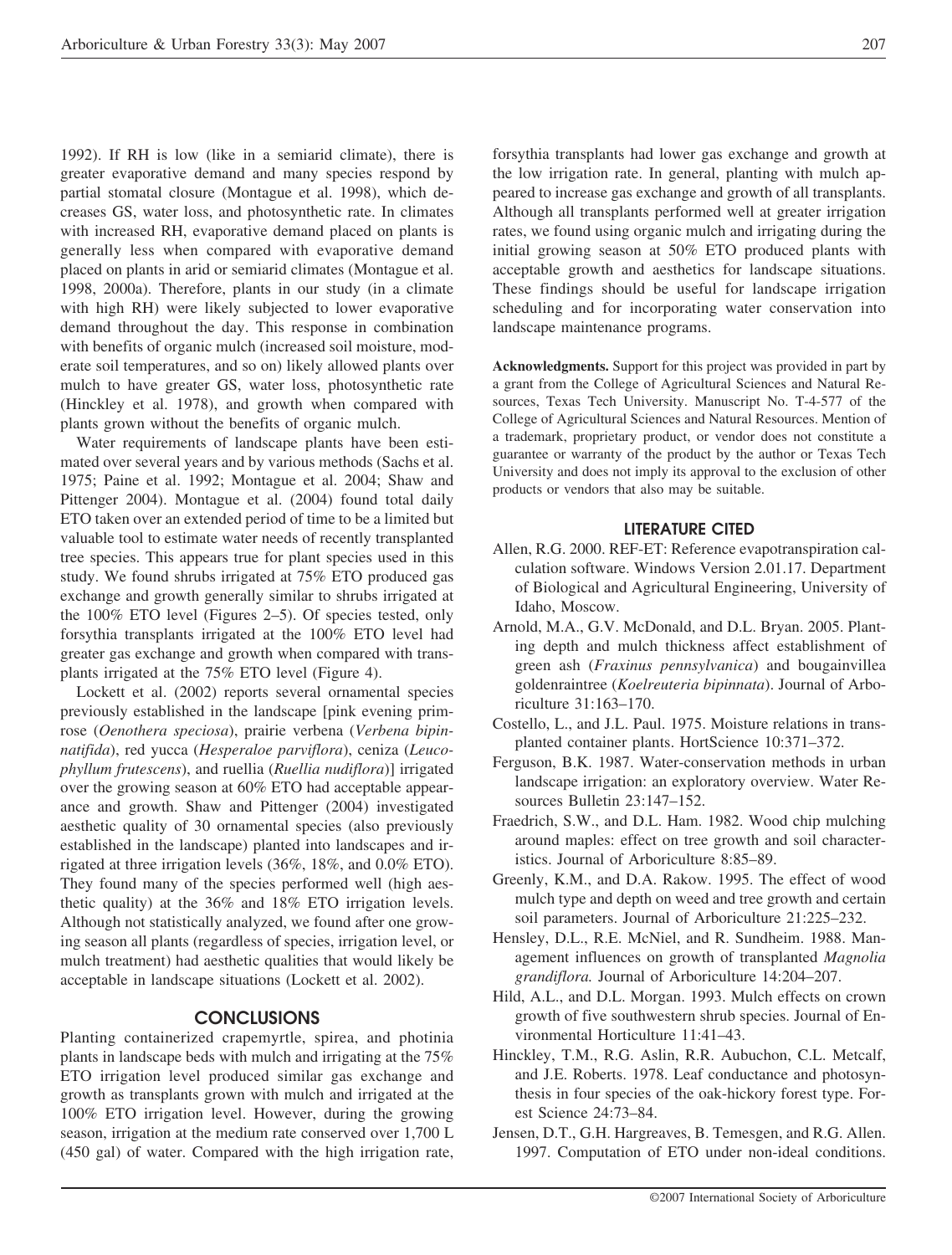Journal of Irrigation and Drainage Engineers 123: 394–400.

- Jones, H.G. 1992. Plants and microclimate: A quantitative approach to environmental plant physiology. 2nd Edition. Cambridge University Press, Cambridge, U.K.
- Kraus, H.T. 1998. Effects of mulch on soil moisture and growth of desert willow. HortTechnology 8:588–590.
- Litzow, M., and H. Pellett. 1983. Influence of mulch materials on growth of green ash. Journal of Arboriculture 9:7–11.
- Lockett, L. T. Montague, C. McKenney, and D. Auld. 2002. Assessing public opinion on water conservation and water conserving landscapes in the semiarid Southwestern United States. HortTechnology 12:392–396.
- McDaniels, T.L., L.J. Axelrod, and N. Cavanagh. 1998. Public perception regarding water quality and attitudes toward water-conservation in the lower Fraser Basin. Water Resources Research 34:1299–1306.
- Montague, T., R. Kjelgren, and L. Rupp. 1998. Surface energy balance affects gas exchange of three shrub species. Journal of Arboriculture 24:254–262.
- -. 2000a. Surface energy balance affects gas exchange and growth of two irrigated landscape tree species in an arid climate. Journal of the American Society for Horticultural Science 125:299–309.

-. 2000b. Gas exchange and growth of two transplanted, field-grown tree species in an arid climate. Hort-Science 35:763–768.

- Montague, T., R. Kjelgren, R. Allen, and D. Wester. 2004. Water loss estimates for five recently transplanted landscape tree species in a semi-arid climate. Journal of Environmental Horticulture 22:189–196.
- Paine, T.D., C.C. Hanlon, D.R. Pittenger, D.M. Ferrin, and M.K. Malinoski. 1992. Consequences of water and nitrogen management on growth and aesthetic quality of drought-tolerant woody landscape plants. Journal of Environmental Horticulture 10:94–99.
- Pittenger, D.R., D.A. Shaw, D.R. Hodel, and D.B. Holt. 2001. Responses of landscape groundcovers to minimum irrigation. Journal of Environmental Horticulture 19:78–84.
- Sachs, R.M., T. Kretchun, and T. Mock. 1975. Minimum irrigation requirements for landscape plants. Journal of the American Society for Horticultural Science 100: 499–502.
- Shaw, D.A., and D.R. Pittenger. 2004. Performance of landscape ornamentals given irrigation treatments based on reference evapotranspiration. Acta Horticulturae 664: 607–614.
- Spinti, J.E., R.S. Hilaire, and D. VanLeeuwen. 2004. Balancing landscape preferences and water conservation in a desert community. HortTechnology 14:72–77.
- Staats, D., and J.E. Klett. 1995. Water conservation potential and quality of non-turf groundcovers versus Kentucky

bluegrass under increasing levels of drought stress. Journal of Environmental Horticulture 13:181–185.

- Stabler, L.B., and C.A. Martin. 2000. Irrigation regimens differentially affect growth and water use efficiency of two southwest landscape plants. Journal of Environmental Horticulture 18:66–70.
- Urbano, C.C. 1990. The great disappearing act of usable American water. American Nurseryman 163:52–55.
- Watson, G.W. 1988. Organic mulch and grass competition influence tree root development. Journal of Arboriculture 14:200–203.
- Watson, G.W., and G. Kupkowski. 1991. Effects of a deep layer of mulch on the soil environment and tree root growth. Journal of Arboriculture 17:242–245.
- Whitcomb, C.E. 1980. Effects of black plastic and mulches on growth and survival of landscape plants. Journal of Arboriculture 6:10–12.
- Wright, A.N. S.L. Warren, F.A. Blazich, and U. Blum. 2004. Root and shoot growth periodicity of Kalmia latifolia 'Sarah' and Ilex crenata 'Compacta'. HortScience 39: 243–247.
- Zajicek, J.M., and J.L. Heilman. 1991. Transpiration by crape myrtle cultivars surrounded by mulch, soil, and turfgrass surfaces. HortScience 26:1207–1210.

*Thayne Montague (corresponding author) Associate Professor Department of Plant and Soil Science Texas Tech University Lubbock, TX 79409-2122, U.S. thayne.montague@ttu.edu*

*Cynthia McKenney Associate Professor Department of Plant and Soil Science Texas Tech University Lubbock, TX 79409-2122, U.S.*

*Michael Maurer Assistant Professor Department of Agriculture Stephen F. Austin University Nacogdoches, TX 75962, U.S.*

## *Brian Winn*

*Former Graduate Research Assistant Department of Plant and Soil Science Texas Tech University Lubbock, TX 79409-2122, U.S.*

**Résumé.** Sous plusieurs climats, l'irrigation des arbustes durant leur reprise est critique pour la croissance à long terme et la survie. Néanmoins, peu de recherche a été menée pour déterminer les be